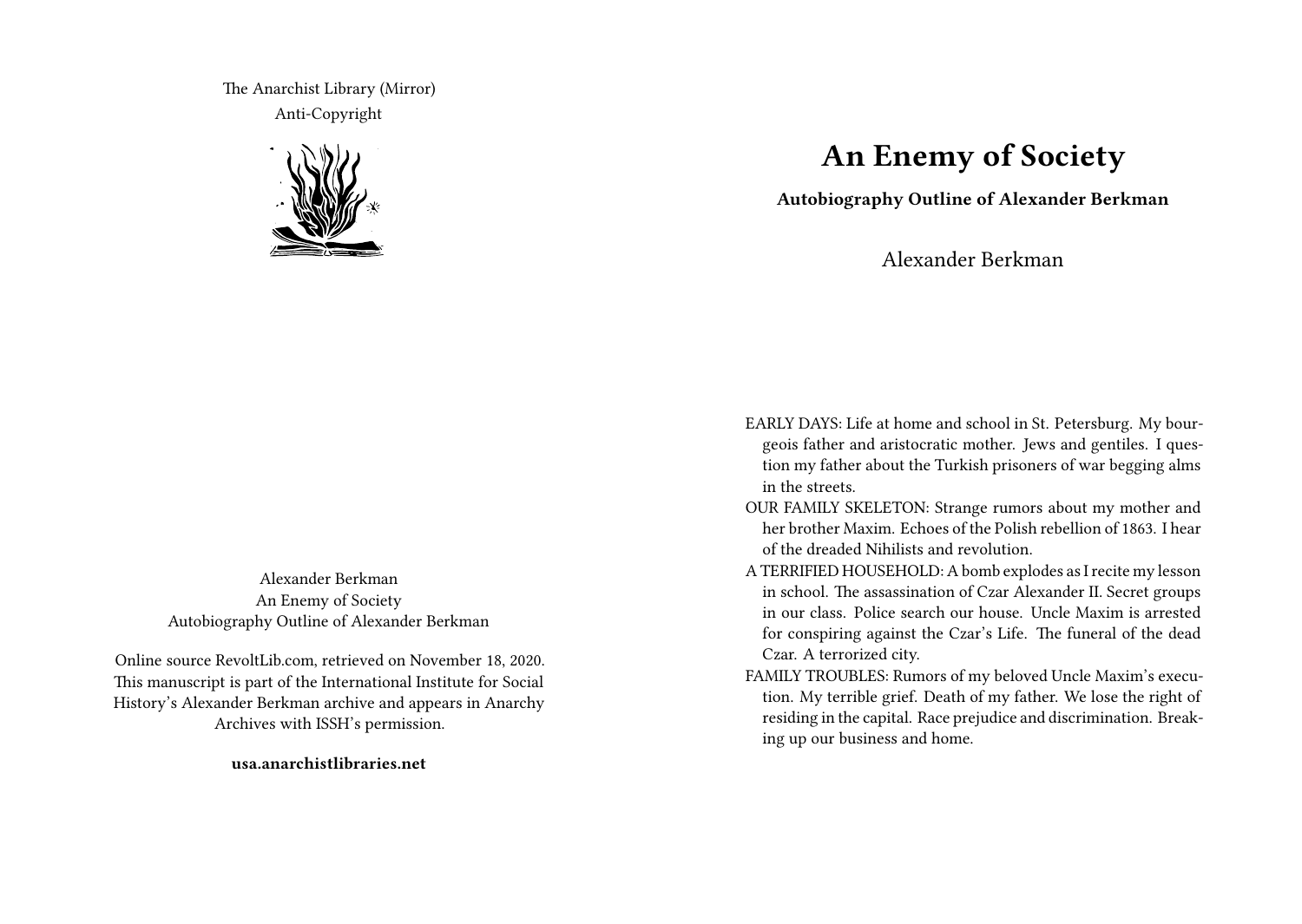- PROVINCIAL RUSSIA: The ghetto. Life in Wilne and Kovno. My sisterSonya and my two elder brothers. In school and university. My rich uncle Nathan — dictator of Kovno. His peculiar family.
- THE TROUBLES OF YOUTH: Class distinctions in school and at home. I am forbidden to associate with menials. Our warring school gangs on the River Neman. Boys and girls — the mysteries of sex. Visiting university students initiate me into Nihilism. Secret associations and forbidden books.
- MY FIRST REBELLION: I defy I my rich uncle Nathan and defend a servant girl against my mother. Punished in school for my essay, "There is no God", written when I was 13 years old. Chumming with a factory boy and teaching him to read. I discover capitalism. I worship my martyred Uncle Maxim.
- PLANNING AN ESCAPE: I learn that Uncle Maxim is alive and has escaped from Siberia. My brother Max is refused admission to universities, because he is a Jew. My violent indignation. More trouble at school. Max preparing to enter a German university. I conspire to accompany him. A narrow escape in stealing our way across the border. I go to Hamburg. Traveling steerage to America.
- IN FREE AMERICA: Life on the East Side of New York. A newfledged working man at 17. The troubles of a greenhorn. I find friends and a sweetheart. Wealth and poverty. I meet Russian political exiles and frequent revolutionary groups in New York. I join the Anarchists. Echoes of the Chicago Haymarket affair.
- THE WORLD OF LABOR: Factories and machines. I work as cigar maker and cloak-operator. Friends and enemies. East-side cafés and meetings. The Great proletariat. The troubles of an emigrant. Prominent revolutionaries.
- REALITY VERSES IDEALISM: Life and struggle. Devotion to my ideals. My intimate comrades and our first "commune colony". Planning to return to Russia for revolutionary work. John Most and the German anarchist movement in America. My friends Emma Goldman and Fedya. Love, friendship and revolution.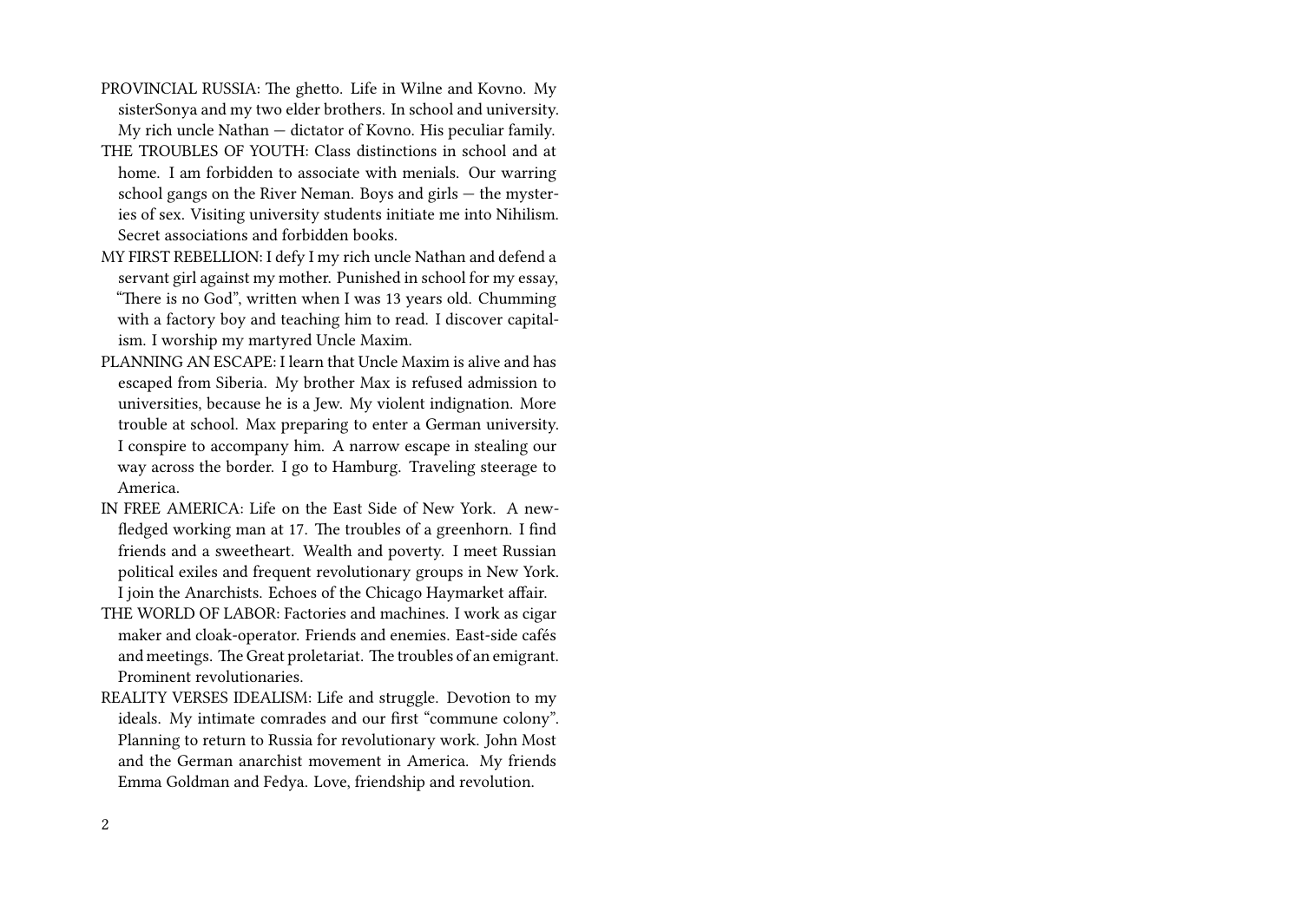ity of Sweden to "dangerous anarchists". We are requested to leave. Refused a visa by several countries, I stowaway on a tramp steamer during a great snow-storm. I manage to get to Hamburg and lose no time reaching Berlin.

- Life in Germany during the inflation. I have suddenly become a millionaire. Six billion marks for one dollar. I rechristen myself "Dr. Schmidt" and try I to explain where and why I was born. The adventure of living without "documents". Discovery in Bavaria and my timely escape.
- Paris and Montparnasse. Types and doings. The Latin quarter: artists, bohemians, and their various "movements". The expatriated of the world.
- I am suddenly expelled from France. Mysterious enemies. An involuntary journey to Belgium and my arrest on the border. I am ordered to leave but remain "underground". Adventures with diamond speculators and contrabandists. A perfect stranger risks his wealth and liberty for my sake and refuses my thanks. My faith in humanity grows 100 percent.
- Back in France. Soon again requested to leave. Expelled again, and again. Must get off the earth, but am still here. Nowhere to go, but awaiting the next order.
- INTERESTING PERSONALITIES: Some men I have met and women I have known. Love and friendships. How the world keeps turning round.

Alexander Berkman 22, Avenue Mon Plaisir Nice (A.M.)

- THE HOMESTEAD STRIKE: The steelworkers of Pennsylvania. Carnegie and H. C. Frick. the blood-bath on the Monongahela. Andrew Carnegie and his hired Pinkertons. The whole country shocked. I decide to go to Homestead. Carnegie escapes to his castle in Scotland. My attempt on the life of Henry Clay Frick. The travesty of my trial. I am sentenced to 22 years' prison.
- IN THE PENITENTIARY: Life in prison. Guards and convicts. I organize a strike for better food and treatment. Am sentenced to the dungeon. Prison torture. Attempting suicide and escape. I spend 10 years in solitary confinement. The grist of the prisonmill. Types of prisoners. Stories of crime. Robbing the stomach. Fake prison investigations. My prison chums. Love and sex in prison.
- MY RESURRECTION: Freedom after 14 years in prison. The shocks of reality. Great expectations and crushing disillusionment. How the world had changed. Old-time friends and new actualities. Afraid of meeting people. My first lecture tour. I am in Frick's stronghold again. A visit to Homestead . I disappear: either dead or kidnapped by Frick.
- A NEW LEASE ON LIFE: Police brutality and the arrest of my comrades. I am roused to work and fight. The Labor and new revolutionary movement. Russian political refugees: echoes of the Russian revolution of 1905. By new activities. I start a cooperative printing shop. The "Americanized" East Side. Labor leaders, Socialists, I.W.W., Bundists, and Anarchists.
- SOME MORE TROUBLE: A massmeeting in Cooper Union. I object to a speaker's remarks and am railroaded to Blackwell's Island. I am editor of MOTHER EARTH, Emma Goldman's anarchist publication. Trouble with Comstock. Illiberal American liberals and muddle-headed radicals. I organize the first Anarchist Federation in America. Trouble with the police. Free-speech fights. STRUGGLES OF LABOR: The beginning of American imperialism and my first anti-war work. The Industrial Workers of the World and the Amarican Federation of Labor. Outstanding personali-